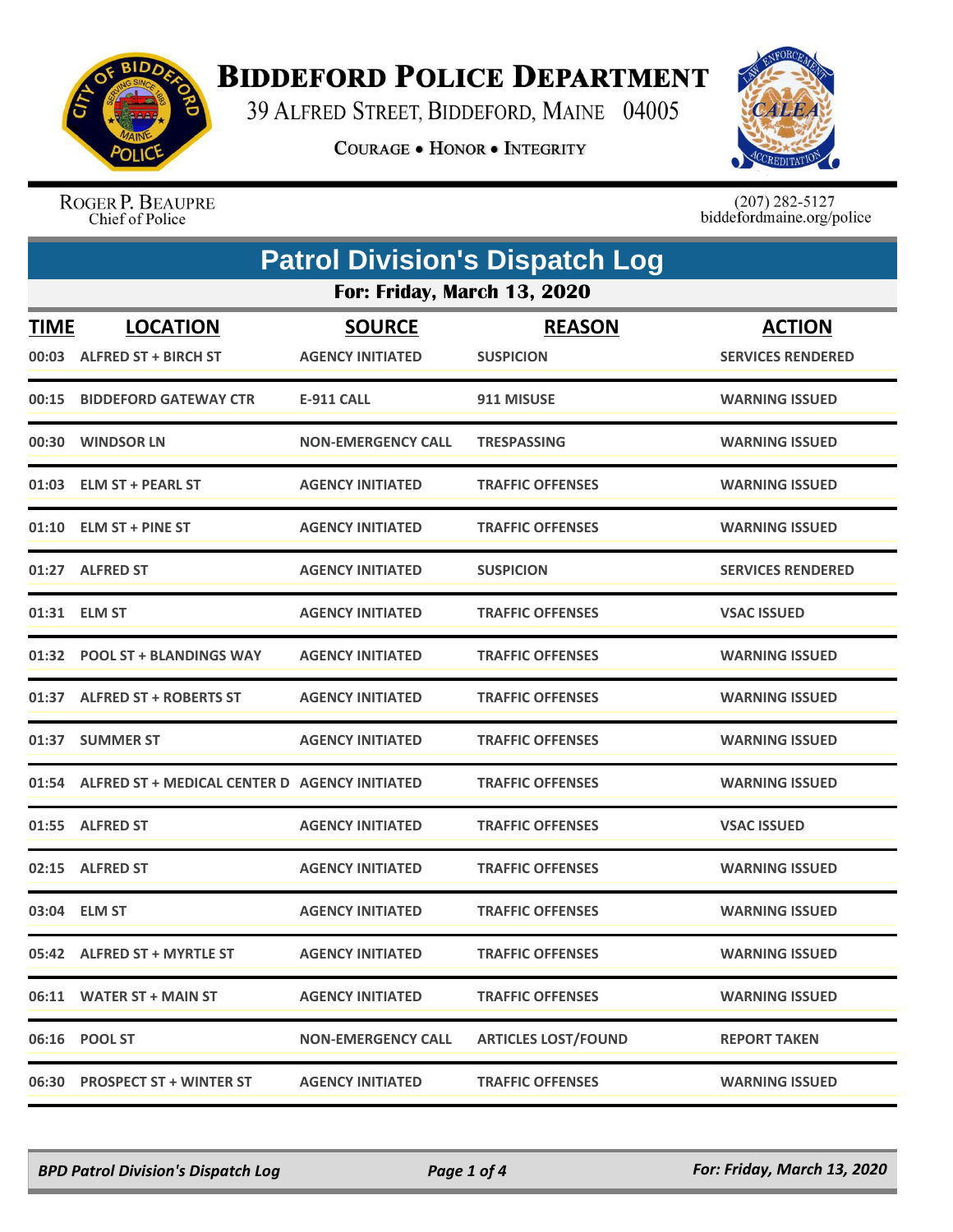| <b>TIME</b> | <b>LOCATION</b>               | <b>SOURCE</b>             | <b>REASON</b>              | <b>ACTION</b>                |
|-------------|-------------------------------|---------------------------|----------------------------|------------------------------|
|             | 06:30 QUIMBY ST               | <b>E-911 CALL</b>         | 911 MISUSE                 | <b>WARNING ISSUED</b>        |
|             | 07:53 ALFRED ST               | <b>AGENCY INITIATED</b>   | <b>DRUG BOX</b>            | <b>SERVICES RENDERED</b>     |
|             | 07:58 POOL ST                 | <b>AGENCY INITIATED</b>   | <b>TRAFFIC OFFENSES</b>    | <b>WARNING ISSUED</b>        |
|             | 07:58 SOUTH ST                | <b>RADIO</b>              | <b>BLASTING</b>            | <b>SERVICES RENDERED</b>     |
|             | 08:17 SOUTH ST                | <b>AGENCY INITIATED</b>   | <b>TRAFFIC OFFENSES</b>    | <b>VSAC ISSUED</b>           |
|             | 08:25 WINDSOR LN              | <b>NON-EMERGENCY CALL</b> | <b>SUSPICION</b>           | <b>SERVICES RENDERED</b>     |
| 08:35       | <b>MAPLEWOOD AVE</b>          | <b>AGENCY INITIATED</b>   | <b>TRAFFIC OFFENSES</b>    | <b>WARNING ISSUED</b>        |
|             | 08:42 ALFRED ST               | <b>NON-EMERGENCY CALL</b> | <b>TRESPASSING</b>         | <b>WARNING ISSUED</b>        |
|             | 08:54 CLIFFORD ST             | <b>AGENCY INITIATED</b>   | <b>TRAFFIC OFFENSES</b>    | <b>WARNING ISSUED</b>        |
|             | 09:07 ROCKY WAY               | <b>E-911 CALL</b>         | 911 MISUSE                 | <b>NO ACTION REQUIRED</b>    |
|             | 09:18 TIGER WAY               | <b>AGENCY INITIATED</b>   | <b>ANIMAL COMPLAINT</b>    | <b>SERVICES RENDERED</b>     |
|             | 09:19 MAIN ST                 | <b>AGENCY INITIATED</b>   | <b>PARKING COMPLAINT</b>   | <b>SERVICES RENDERED</b>     |
|             | 09:34 UNION ST                | <b>RADIO</b>              | <b>DISABLED VEHICLE</b>    | <b>SERVICES RENDERED</b>     |
|             | 09:41 ELM ST                  | <b>NON-EMERGENCY CALL</b> | <b>CHECK WELFARE</b>       | <b>SERVICES RENDERED</b>     |
|             | 09:44 BOULDER WAY             | <b>NON-EMERGENCY CALL</b> | <b>HARASSMENT</b>          | <b>SERVICES RENDERED</b>     |
|             | 10:13 MEDICAL CENTER DR       | <b>E-911 CALL</b>         | 911 MISUSE                 | <b>REFERRED OTHER AGENCY</b> |
|             | 10:18 BOULDER WAY             | E-911 CALL                | 911 MISUSE                 | <b>SERVICES RENDERED</b>     |
|             | 10:47 PEARL ST                | <b>WALK-IN AT STATION</b> | <b>PARKING COMPLAINT</b>   | <b>PARKING TICKET ISSUED</b> |
|             | 11:07 HILL ST + ACORN ST      | <b>AGENCY INITIATED</b>   | <b>TRAFFIC OFFENSES</b>    | <b>WARNING ISSUED</b>        |
|             | <b>11:11 UNION ST</b>         | <b>NON-EMERGENCY CALL</b> | <b>ARTICLES LOST/FOUND</b> | <b>SERVICES RENDERED</b>     |
|             | 11:16 POOL ST + SEVIGNY AVE   | <b>AGENCY INITIATED</b>   | <b>TRAFFIC OFFENSES</b>    | <b>WARNING ISSUED</b>        |
|             | 11:24 POOL ST + BLANDINGS WAY | <b>AGENCY INITIATED</b>   | <b>TRAFFIC OFFENSES</b>    | <b>WARNING ISSUED</b>        |
|             | 11:31 POOL ST                 | <b>AGENCY INITIATED</b>   | <b>TRAFFIC OFFENSES</b>    | <b>WARNING ISSUED</b>        |
|             | 11:34 MAIN ST                 | E-911 CALL                | 911 MISUSE                 | <b>SERVICES RENDERED</b>     |
|             | 11:35 ALFRED ST               | <b>NON-EMERGENCY CALL</b> | <b>DOMESTIC COMPLAINTS</b> | <b>REPORT TAKEN</b>          |

*BPD Patrol Division's Dispatch Log Page 2 of 4 For: Friday, March 13, 2020*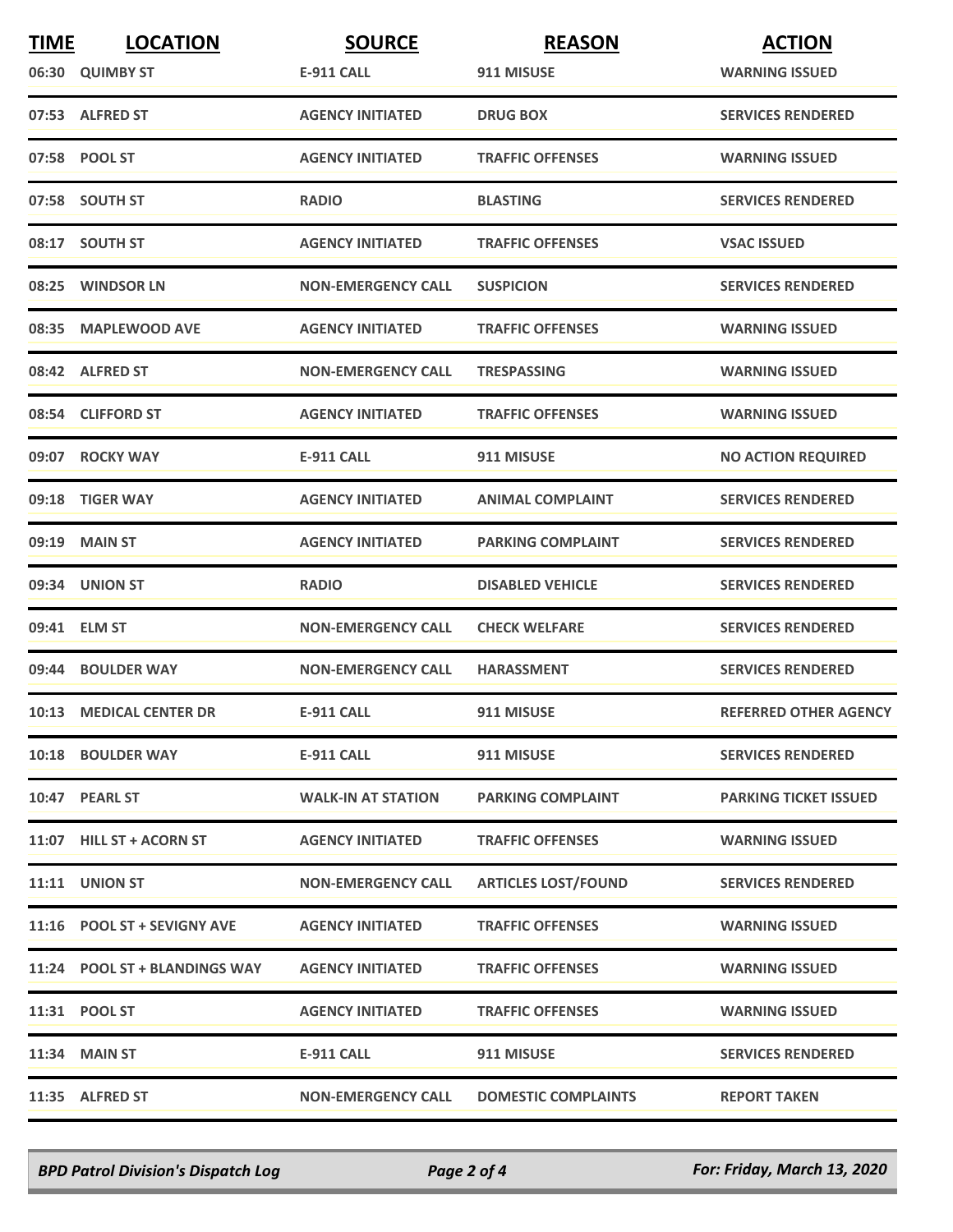| <b>TIME</b> | <b>LOCATION</b>                 | <b>SOURCE</b>             | <b>REASON</b>                 | <b>ACTION</b>                |
|-------------|---------------------------------|---------------------------|-------------------------------|------------------------------|
|             | 11:39 POOL ST                   | <b>AGENCY INITIATED</b>   | <b>TRAFFIC OFFENSES</b>       | <b>WARNING ISSUED</b>        |
|             | 11:46 POOL ST + MEETINGHOUSE RD | <b>AGENCY INITIATED</b>   | <b>TRAFFIC OFFENSES</b>       | <b>SERVICES RENDERED</b>     |
|             | 11:47 ALFRED ST                 | <b>NON-EMERGENCY CALL</b> | <b>COURT ORDERED CHECK IN</b> | <b>SERVICES RENDERED</b>     |
|             | 12:02 MEDICAL CENTER DR         | <b>NON-EMERGENCY CALL</b> | <b>CODE 1 LEVEL TRIAGE</b>    | <b>SERVICES RENDERED</b>     |
|             | 12:24 WASHINGTON ST             | <b>NON-EMERGENCY CALL</b> | <b>ARTICLES LOST/FOUND</b>    | <b>REPORT TAKEN</b>          |
|             | 12:41 SOUTH ST + RIVER RD       | <b>AGENCY INITIATED</b>   | <b>TRAFFIC OFFENSES</b>       | <b>WARNING ISSUED</b>        |
|             | 12:44 ELM ST                    | <b>NON-EMERGENCY CALL</b> | <b>CHECK WELFARE</b>          | <b>SERVICES RENDERED</b>     |
|             | 13:19 POOL ST                   | <b>AGENCY INITIATED</b>   | <b>TRAFFIC OFFENSES</b>       | <b>WARNING ISSUED</b>        |
|             | 13:19 ELM ST                    | <b>OTHER</b>              | <b>PAPERWORK</b>              | <b>SERVICES RENDERED</b>     |
|             | 13:20 MAPLEWOOD AVE             | <b>NON-EMERGENCY CALL</b> | <b>CRIMINAL MISCHIEF</b>      | <b>REPORT TAKEN</b>          |
|             | 13:31 POOL ST                   | <b>AGENCY INITIATED</b>   | <b>TRAFFIC OFFENSES</b>       | <b>WARNING ISSUED</b>        |
|             | 13:42 ELM ST                    | <b>OTHER</b>              | <b>PAPERWORK</b>              | <b>PAPERWORK SERVED</b>      |
|             | 13:42 POOL ST                   | <b>AGENCY INITIATED</b>   | <b>TRAFFIC OFFENSES</b>       | <b>VSAC ISSUED</b>           |
|             | 14:03 WEST POINT LN             | <b>E-911 CALL</b>         | 911 MISUSE                    | <b>WARNING ISSUED</b>        |
|             | 14:04 MARINER WAY               | <b>E-911 CALL</b>         | 911 MISUSE                    | <b>SERVICES RENDERED</b>     |
|             | 14:10 POOL ST + HILLS BEACH RD  | <b>AGENCY INITIATED</b>   | <b>TRAFFIC OFFENSES</b>       | <b>WARNING ISSUED</b>        |
|             | 14:36 ALFRED ST                 | <b>AGENCY INITIATED</b>   | <b>TRAFFIC OFFENSES</b>       | <b>VSAC ISSUED</b>           |
|             | 14:39 EMERY ST                  | <b>NON-EMERGENCY CALL</b> | <b>DOMESTIC COMPLAINTS</b>    | <b>REPORT TAKEN</b>          |
|             | 14:43 MAIN ST                   | <b>OTHER</b>              | <b>THEFT</b>                  | <b>REPORT TAKEN</b>          |
|             | 15:09 ALFRED ST                 | <b>WALK-IN AT STATION</b> | <b>COURT ORDERED CHECK IN</b> | <b>SERVICES RENDERED</b>     |
|             | 16:04 LINCOLN ST + MAIN ST      | <b>OTHER</b>              | <b>ROAD HAZARD</b>            | <b>REFERRED OTHER AGENCY</b> |
|             | 16:46 ALFRED ST                 | <b>NON-EMERGENCY CALL</b> | <b>PAPERWORK</b>              | <b>SERVICES RENDERED</b>     |
|             | 17:02 ALFRED ST                 | <b>NON-EMERGENCY CALL</b> | <b>TRAINING DISPATCH</b>      | <b>NO ACTION REQUIRED</b>    |
|             | 17:31 MAIN ST                   | E-911 CALL                | <b>JUVENILE OFFENSES</b>      | <b>GONE ON ARRIVAL</b>       |
|             | 18:12 ALFRED ST                 | <b>NON-EMERGENCY CALL</b> | <b>TRAINING DISPATCH</b>      | <b>SERVICES RENDERED</b>     |

*BPD Patrol Division's Dispatch Log Page 3 of 4 For: Friday, March 13, 2020*